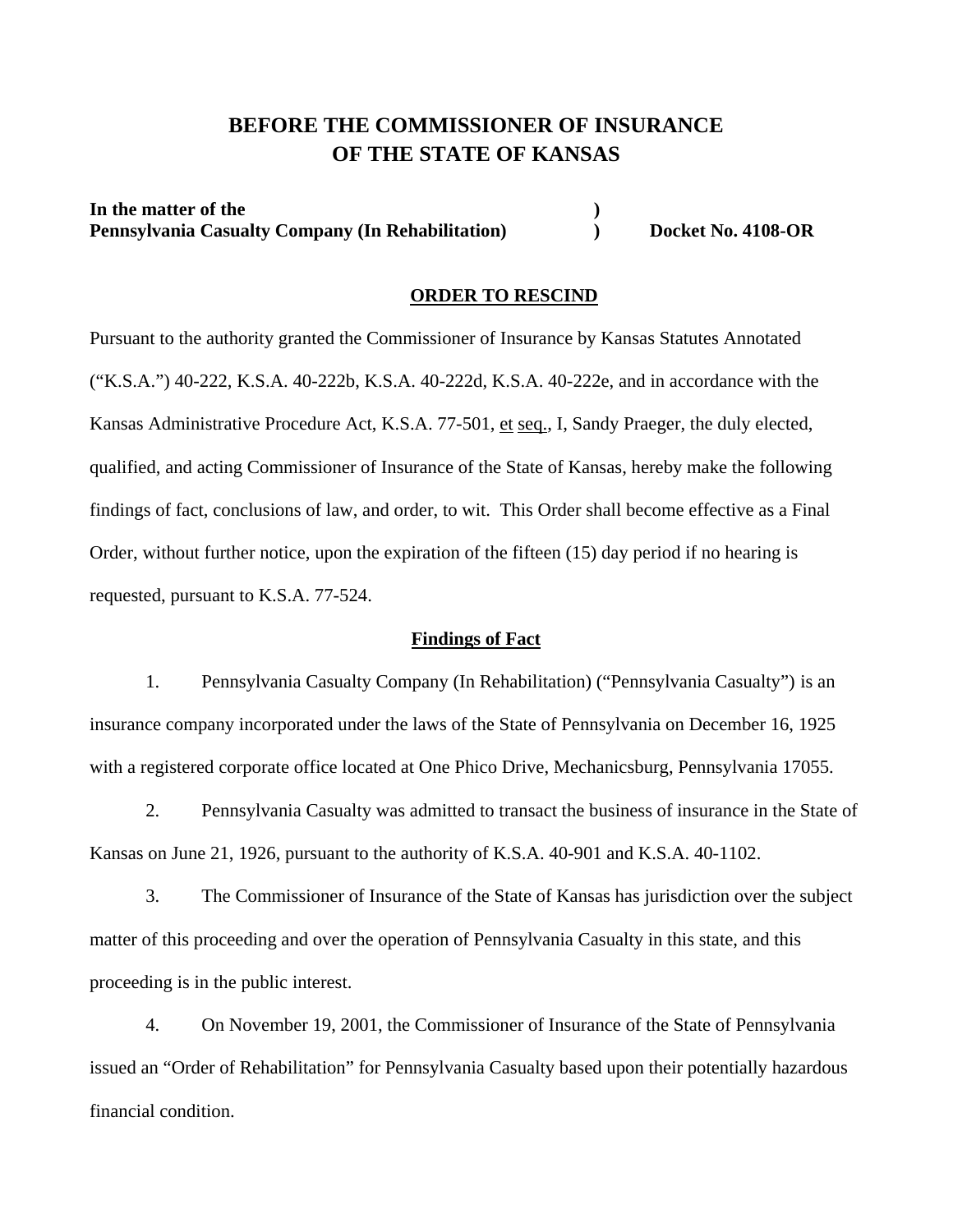5. On May 29, 2002, the Kansas Insurance Department issued a Consent Order with Pennsylvania Casualty whereby they agreed to refrain from writing any new or renewal business in the State of Kansas.

 6. On February 22, 2010, Pennsylvania Casualty requested a rescission of the consent order as a prelude to the cancellation of their Certificate of Authority as they are in the process of dissolving the company. They also noted that their mailing address has changed to: 901 N. 7<sup>th</sup> Street, Suite # 201, Harrisburg, PA 17102-1413.

### **Conclusions of Law**

 7. Pennsylvania Casualty has provided the Commissioner of Insurance with information regarding their request to cancel their Certificate of Authority. Rescinding the Consent Order is required before the cancellation can be processed.

### **Order**

## **IT IS, THEREFORE, BY THE COMMISSIONER OF INSURANCE, ORDERED THAT:**

The Consent Order, dated May 29, 2002, and referred to in paragraph # 5 above, which suspended the authority of Pennsylvania Casualty Company (In Rehabilitation) to transact the business of insurance in the State of Kansas, is hereby rescinded.

### **IT IS SO ORDERED THIS \_\_\_13th\_\_\_ DAY OF \_\_\_\_\_April\_\_\_\_\_, 2010, IN THE CITY OF TOPEKA, COUNTY OF SHAWNEE, STATE OF KANSAS.**



 $\angle$ s/ Sandy Praeger $\angle$ Commissioner of Insurance

 $\angle$ s/ John W. Campbell John W. Campbell General Counsel